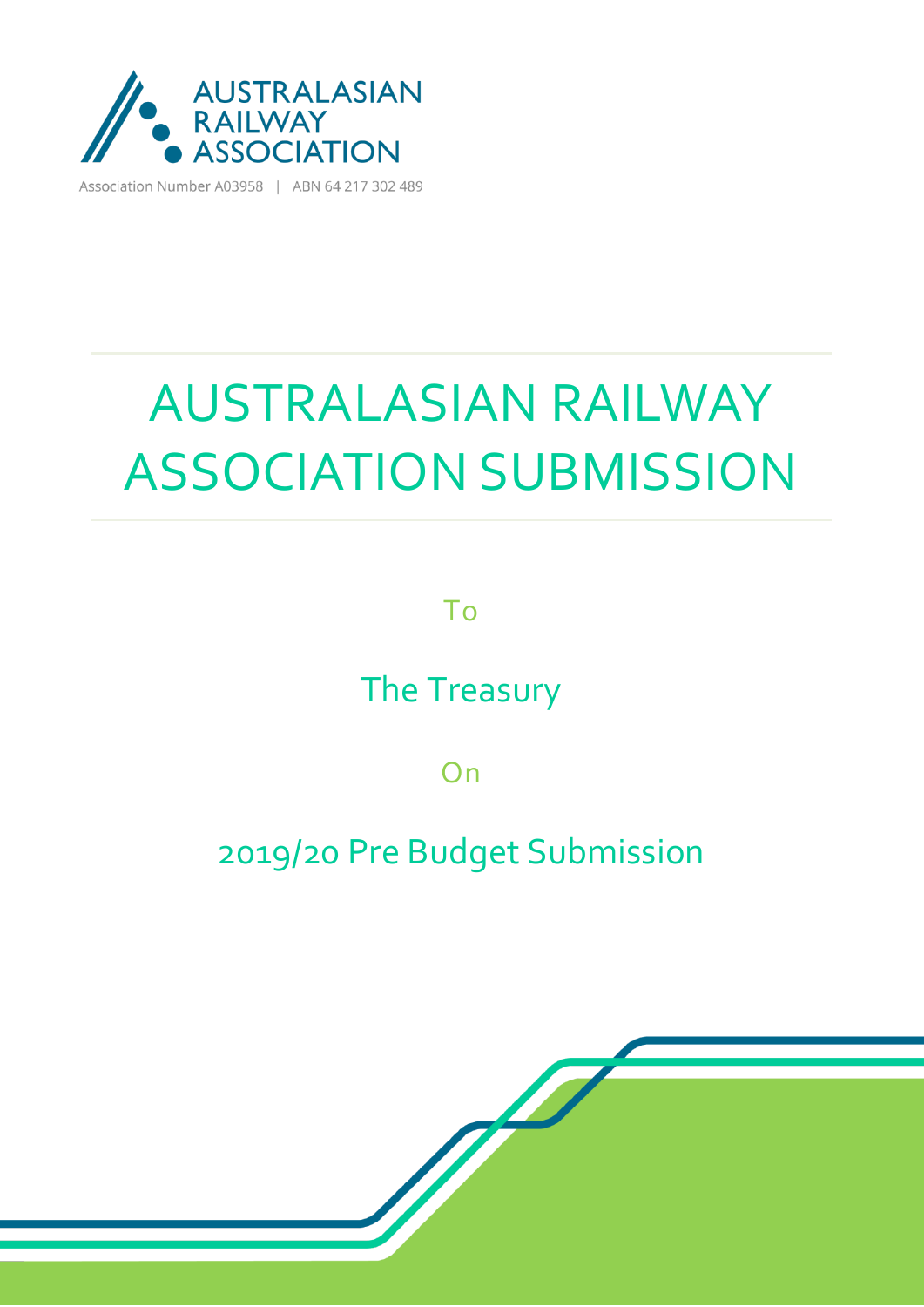### The ARA

The Australasian Railway Association (ARA) is the peak body for the rail sector in Australia and New Zealand. Our 146 members include passenger and freight rail operators, track owners and managers, suppliers, manufacturers, maintainers, contractors, construction companies and consultants contributing to the rail sector. Our members are made up of publicly listed and private companies, government agencies and franchisees.

## Rail in 2019

Rail transport is experiencing significant growth nationally, predominantly due to state and Territory government initiatives but also due to increasing Commonwealth spending since 2009, with the exception of 2014-2017.

ARA has estimated there is over \$100 billion committed to rail over the next 10-15 years. Indeed, we are living through a true 'renaissance' of rail, with projects such as Brisbane's Cross River Rail, Inland Rail, Sydney and Melbourne Metros, level crossing replacement, Metronet, rail extensions in South Australia, growth in the Pilbara and light rail projects in many capital cities.

However the Australian Government must play a more significant role in funding and promoting passenger and freight rail infrastructure throughout Australia. Nation building infrastructure investment needs a climate of policy certainty, favourable regulatory arrangements, evidence-based decision making, and sustained funding envelopes. There must also be a desire to maximise local employment opportunities that may flow from rolling stock and related equipment manufacture in Australia.

Australia's population has grown by 25% since 2000. The current growth rate of 1.5% per year places Australia amongst the highest in the OECD. Australia will have 30.5 million people by 2031,<sup>1</sup> but this growth won't be evenly spread. The majority will be in major cities, with both Sydney and Melbourne expected to grow by around 3 million each by 2060. The population density of these cities will increase because natural boundaries, personal preferences, and commuting constraints will mitigate against growth of the physical footprint.

<sup>1</sup> *Australian Infrastructure Audit*, Executive Summary, Infrastructure Australia, 2015, p5

01/02/2019

 $\overline{a}$ 

PO Box 4608, Kingston ACT 2604 Australia T +61 2 6270 4501 F +61 2 6273 5581 W www.ara.net.au E ara@ara.net.au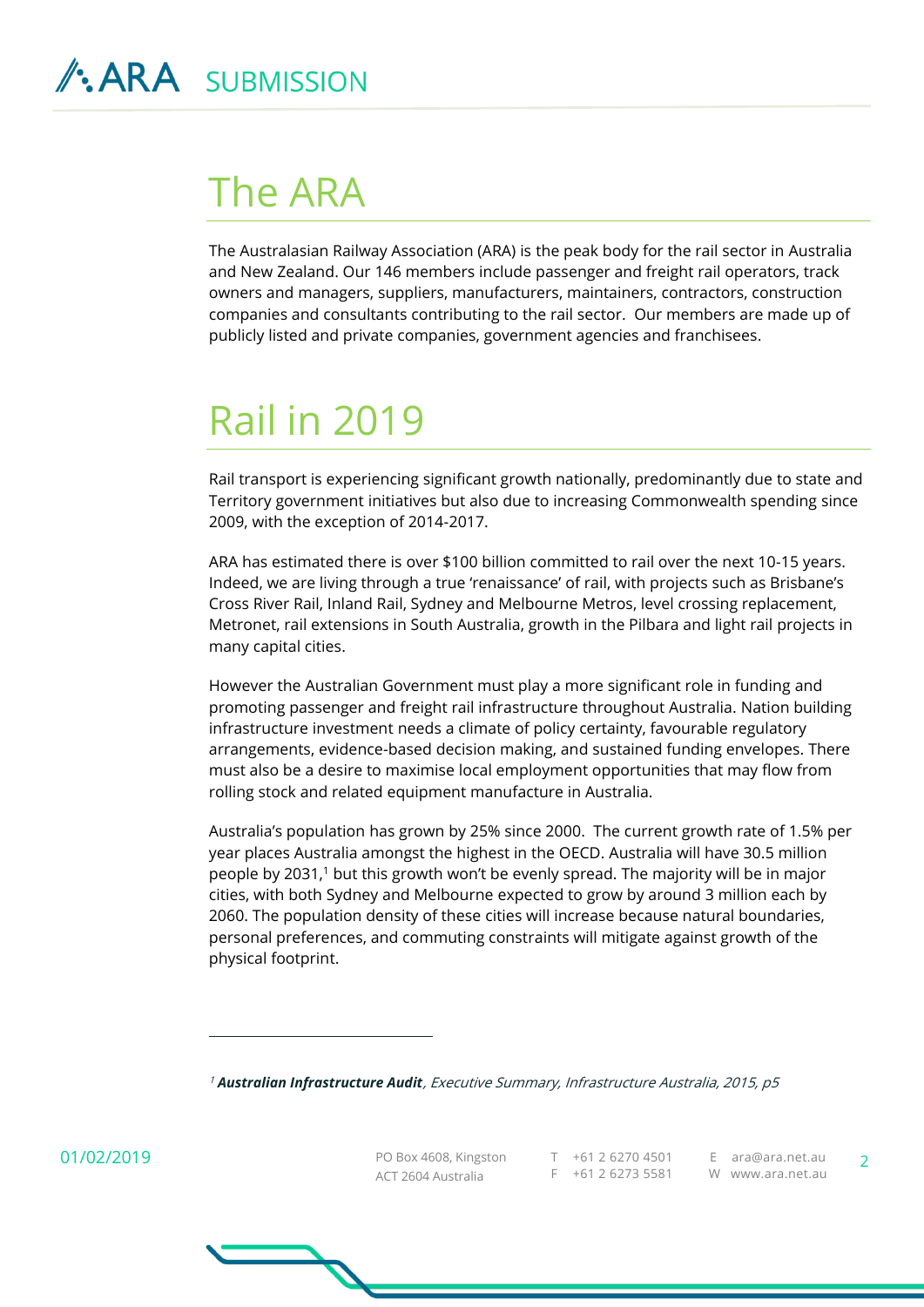Cities are increasingly investing in integrated transport systems that link high-capacity metro systems with light rail, regional rail and other transport modes to encourage active and engaged community based lifestyles. Rail provides the backbone of public transport systems. Continued improvements through technology, infrastructure investment, research and development and expansion will increase the service and capacity offering while positioning rail as a viable alternative to the car.

Similarly, Australia's growing population requires an increased allocation of goods, adding pressure on our freight networks to deliver. According to the National Transport Commission, the domestic freight task increased 50% in the 10 years to 2016 and is forecast to grow another 26% by 2026. Container movements through Australia's ports are projected to grow by 165% between by 2031, while non-containerised trade is projected to grow by 138 per cent over the same period. The road and rail freight task is projected to increase by 86 per cent from around 458 billion tonne km in 2011 to 852 billion tonne km in 2031.

Rail freight provides a cost-effective, safe and environmentally sound solution for reducing congestion from heavy vehicles on urban, regional and interstate roads. Rail freight, as part of a supply chain will need to play a greater role in the future to meet Australia's freight task and to maintain our international competitiveness.

Due to these broad-reaching benefits, improved rail services, both passenger and freight benefit the whole of Australia and for this reason, the ARA urges the Australian Government to increase its support for rail by investing into freight and urban rail.

ARA has presented to Government a number of significantly researched submissions which require policy support, budget allocations and determined action for implementation.

Each of these submissions reflect the growing importance of rail to address the major societal concerns of urban congestion, connecting regions, safer travel, economic efficiency and productivity, supporting employment, environmental impact, access, equity and inclusion; each of these submissions identify what the agenda for the government should be in its new term and the necessity for appropriate budget allocations.

01/02/2019

PO Box 4608, Kingston ACT 2604 Australia T +61 2 6270 4501 E ara@ara.net.au F +61 2 6273 5581 W www.ara.net.au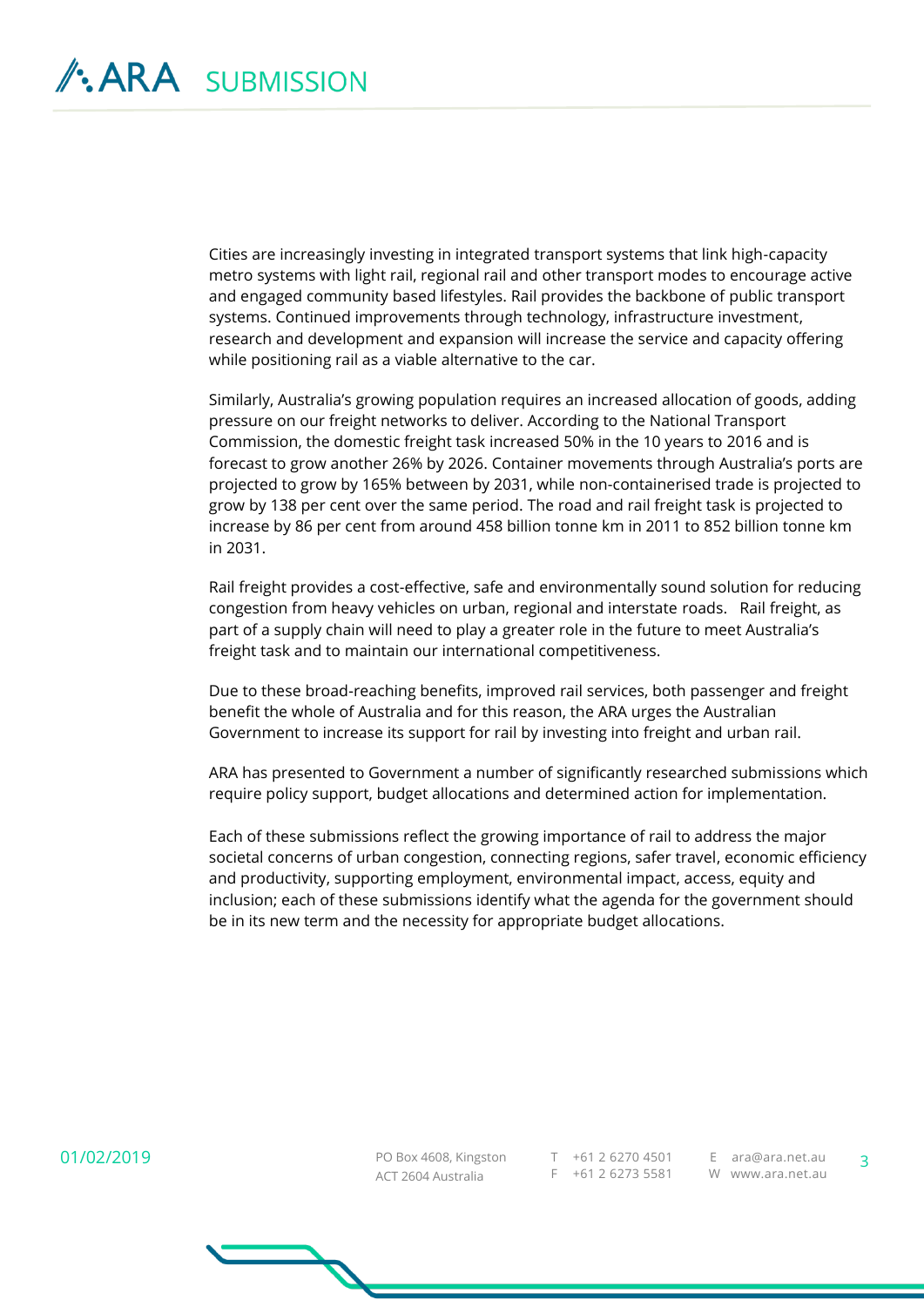Government should consider the following policy options for implementation in the 2019- 20 budget:

- 1. The government should implement a National Rail Industry Plan including the 10 priorities for implementation, and resource its agency, the Department of Infrastructure, Regional Development and Cities accordingly.
- 2. The government should resource the Australian and New Zealand Industry Pipeline to provide a comprehensive list of rail projects to allow industry and government planning.
- 3. The government should support and resource a high level task force of the rail industry, governments and education providers to address critical skilled labour shortages and provide 'fit-for-purpose' training in rail construction, manufacturing, maintenance and operations that threaten the viability of rail projects over the next 10 years.
- 4. Government should consider supporting and funding Rail Optimisation Projects identified by ARA members in 2018 and assessed as priorities by Infrastructure Australia (Attachment A).
- 5. The government should provide sufficient resources for the Department of Infrastructure, Regional Development and Cities to implement recommendations from the National Freight and Supply Chain Strategy.
- 6. The government should provide sufficient resources to expedite the implementation of 2018 Heavy Vehicle Road Pricing Regulatory Impact Statement undertaken to explore the costs and benefits of independent price regulation of heavy vehicle charges. Appropriate funding also needs to be allocated to progress the outcomes of heavy vehicle charging trials to design and test options for replacing heavy vehicle registration fees and fuel-based charges with a fairer, more transparent and more efficient user charging system.
- 7. The government should take steps to preserve and secure the corridor of land required to establish a high-speed rail link between Melbourne, Sydney and Brisbane.
- 8. The government should demonstrate its commitment to tackling urban congestion by allowing Australians to salary sacrifice the purchase of public transport tickets, positioning public transport as a viable alternative to the more congesting, polluting and sedentary mode of car travel.

PO Box 4608, Kingston ACT 2604 Australia T +61 2 6270 4501 E ara@ara.net.au F +61 2 6273 5581 W www.ara.net.au

 $\Delta$ 

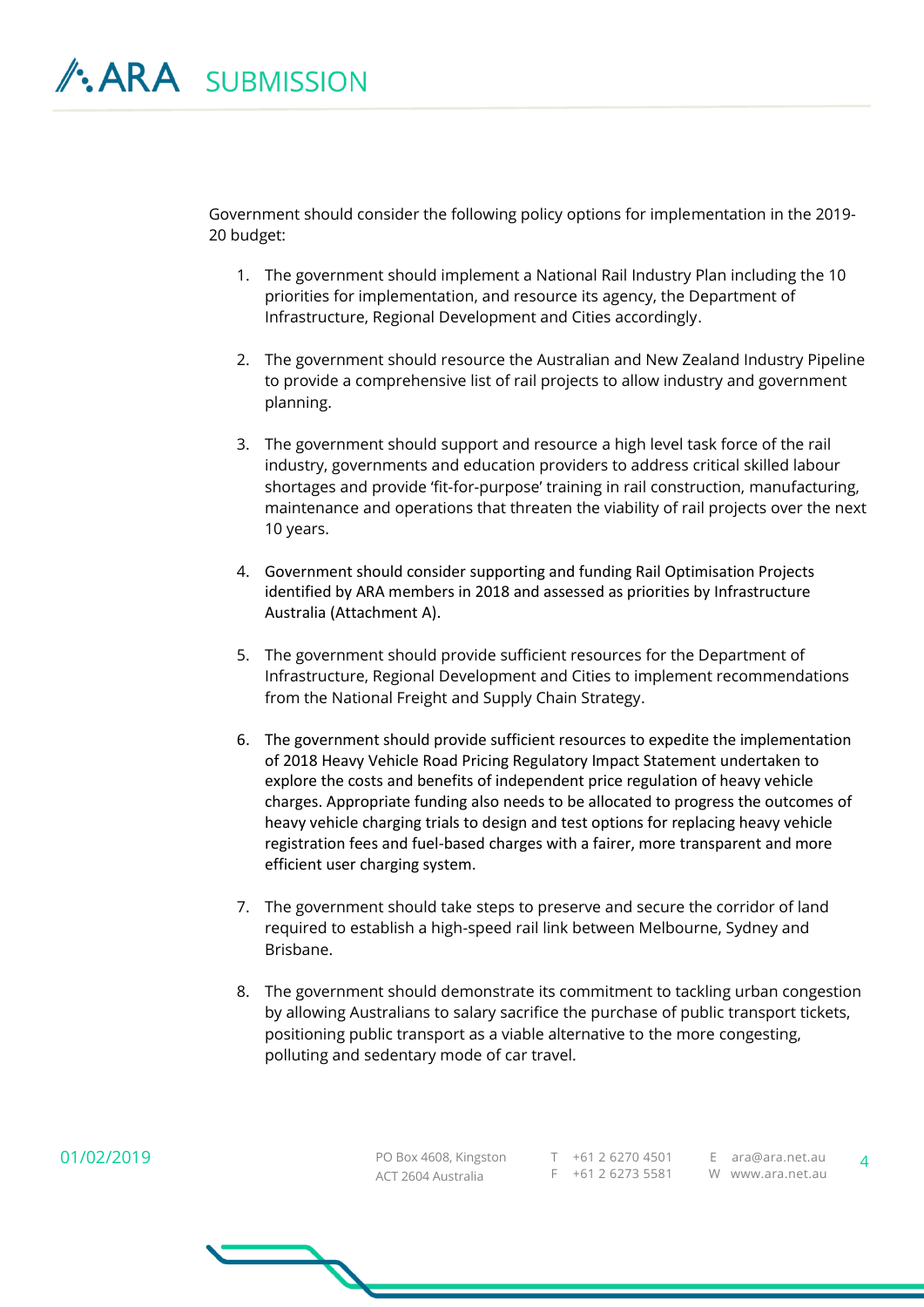- 9. The government should support passenger rail operators comply with Disability Standards for Accessible Public Transport (DSAPT).
- 10. The government should foster research and development in order to build the capability of rail and drive innovation, productivity, excellence and competitiveness. This would support the industry led SmartRail routemap, to harmonise rail's digital future.

### ARA Priorities

#### National Rail Industry Plan

In September 2017, the Australasian Railway Association (ARA) presented a proposed National Rail Industry Plan for the Benefit of Australia (NRIP) to the Commonwealth Government. (Attached).

The plan presented a compelling case for a more collaborative approach between Australian governments and the rail industry to overcome inefficiencies inherent in our federal system.

The passenger and freight task is growing rapidly and Australia is dependent on an efficient integrated multimodal transport system to address congestion, population growth and the movement of goods.

The NRIP was supported by analysis undertake by Deloitte Access Economics<sup>2</sup> which assessed the benefits of rail to the Australian economy. A summary of the outcomes include:

- Rail contributes \$26 billion annually to the Australian economy and employs around 200,000 workers.
- Rail's positive impact on road congestion one passenger train takes around 800 cars off the roads and one freight train takes 110 long haul trucks off the roads
- Rail's positive impact on costs less congestion, fewer accidents and reduced road maintenance

<sup>2</sup> https://ara.net.au/value-of-rail

 $\overline{a}$ 

PO Box 4608, Kingston ACT 2604 Australia T +61 2 6270 4501 E ara@ara.net.au F +61 2 6273 5581 W www.ara.net.au

5

01/02/2019

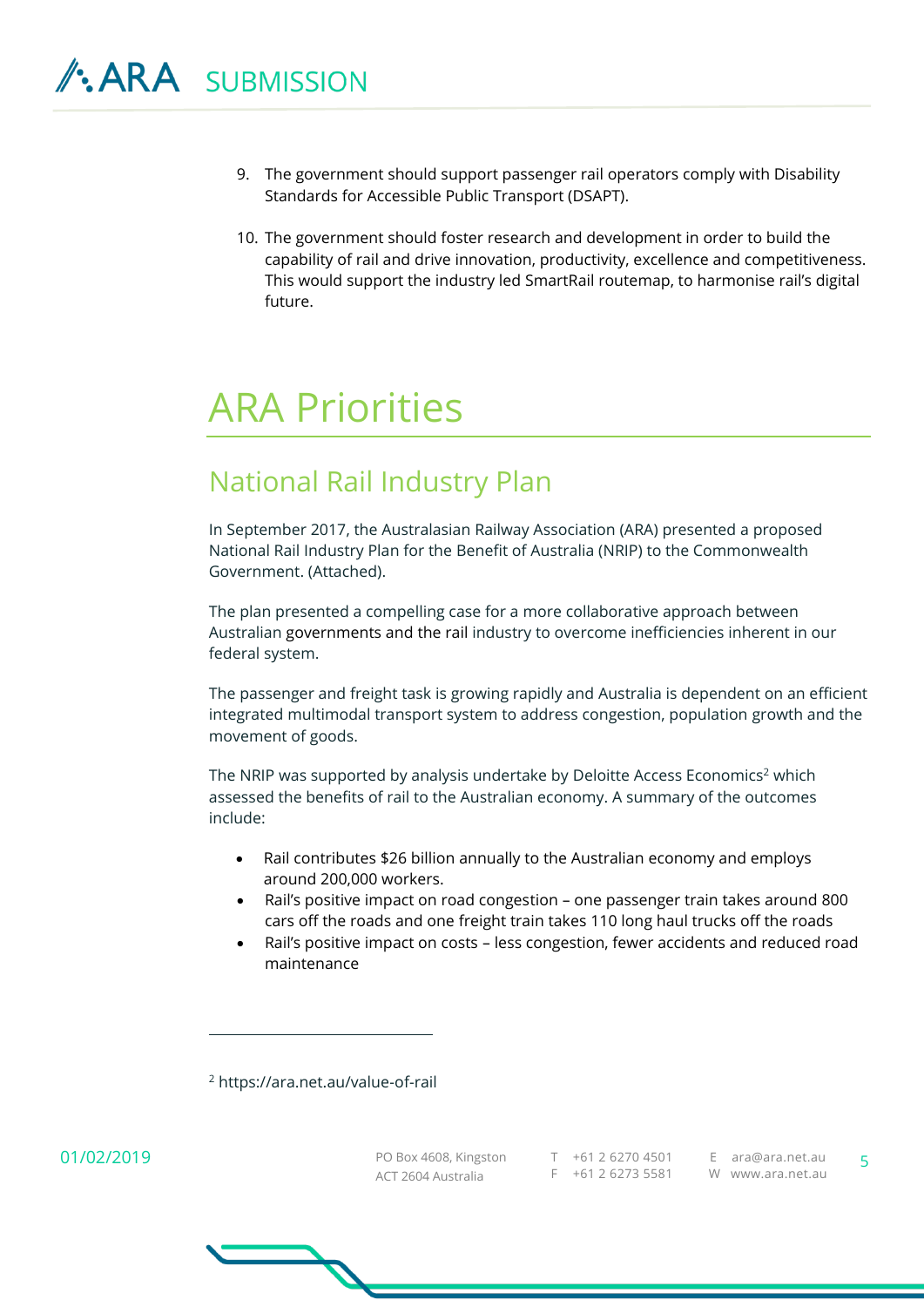Rail's positive impact on emissions, commuting times, liveability in growth corridors, regions, social inclusion, health and amenity.

In 2018 ARA identified the following ten priorities for implementation:

- 1. A national pipeline of rail industry projects
- 2. The quantification of resource requirements against the pipeline of work, together with a skills gap analysis with consideration around technology influences and an aging workforce
- 3. Improving tendering and procurement practices
- 4. Road/rail pricing reform
- 5. Rail corridors preservation
- 6. Harmonising standards
- 7. Facilitation of innovation and new technologies in rail
- 8. Streamlining and rationalising industry training requirements and providing incentives to companies for undertaking cadetships, apprenticeships and expanding graduate positions
- 9. Supporting the implementation of supplier competitive capabilities and access to international markets
- 10. Separation of freight and passenger rail, and supporting intermodal hubs and access to ports.

ARA believes these policy issues are of substantive merit to require policy support and resourcing. ARA made submission in 2018 about the implementation of these issues. Discussions with the Department of Infrastructure, Regional Development and Cities led to the Department pursuing a different approach to addressing the NRIP than proposed by ARA. Nevertheless ARA believes significant increased resources are required to staff the Department's rail activities if it is to play any leadership role in rail.

#### Resourcing ANZIP

Rail industry participants believe that a known and quantifiable, pipeline of infrastructure projects is crucial to investing in industry capacity and capability. For private industry, having long lead times and greater certainty on projects was an important first step in planning for labour and non-labour resources and getting things done.

In October 2016 the Australia & New Zealand Infrastructure Pipeline (ANZIP) was launched by the Australian and New Zealand Governments under the Australia New Zealand Closer Economic Relation's Trade Agreement's Single Economic Market agenda aiming to harmonise policies and regulations, improve the ease of doing business across the Tasman and to better connect both countries to third markets. The ANZIP website was seen as a valuable extension of the information on major infrastructure projects committed to by local, state, territory and Commonwealth governments.

#### 01/02/2019

PO Box 4608, Kingston ACT 2604 Australia T +61 2 6270 4501 E ara@ara.net.au F +61 2 6273 5581 W www.ara.net.au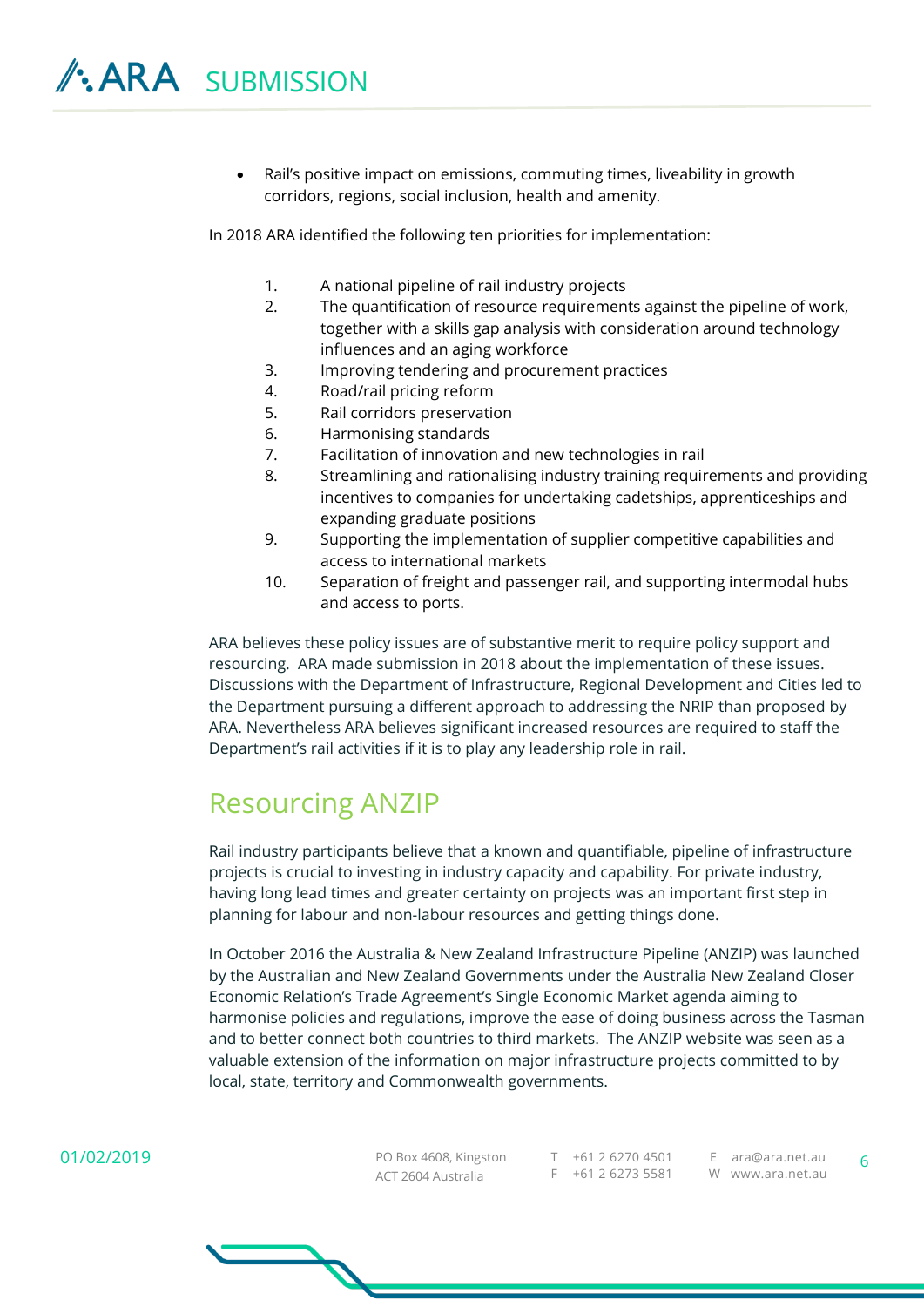ANZIP represents the ideal platform for the rail industry pipeline so strongly sought after by rail industry stakeholders.

ANZIP is managed and developed by Infrastructure Partnerships Australia. ANZIP's coverage extends well beyond rail to major infrastructure projects in both countries with a value of \$300 million and above. Rail however is attracting increasing interest from users, and this engagement now exceeds that of other industry sectors embraced by ANZIP. This is not surprising due to the intensifying interest in rail as a transport solution.

At present rail organisations engage with ANZIP to varying degrees. But this is not universal. There are a significant number of rail organisations that do not access the valuable information that ANZIP provides. As well, State government jurisdictions do not overtly engage with ANZIP, nor take full advantage of it as a tool for better managing the flow of rail infrastructure projects.

For ANZIP to be recognised source of information on rail industry projects, and universally accepted as the 'go to' place for information on such projects by industry and government; additional resources are required. Modifications are required to the current ANZIP product, to include projects to a value of \$50 million and above and to embrace rolling stock manufacture and maintenance contracts. Expanding ANZIP will require additional modest funding requirements.

#### Addressing Rail Skilled Labour Shortages

Corrective action by government is needed to address labour shortages in rail construction, manufacturing, operation and maintenance that threaten the delivery of rail projects over the next 10 years.

Modelling by BIS Oxford Economics shows that a skilled labour crisis in the rail sector will deliver a substantial blow out in project costs and delivery delays to rail projects in Australia and New Zealand over the next 10 years. By 2023, the peak of the construction phase, workforce gaps of up to 70,000 people across most skill levels are predicted.

The report recommends the establishment of a high level taskforce of government, industry, and education providers with a three-pronged focus:

- 1. Facilitate the development and maintenance of an Australasian Rail Industry Pipeline of rail projects to map skilled labour required across construction, manufacturing, operations and maintenance. The ANZIP pipeline, established by Infrastructure Partnerships Australia, which enjoys financial backing from both the Australian and NZ governments, should be adapted and refined for this purpose
- 2. Develop a National Rail Industry Skills Development Strategy to drive reform in education and training systems and practices that increase the availability of

PO Box 4608, Kingston ACT 2604 Australia T +61 2 6270 4501 E ara@ara.net.au F +61 2 6273 5581 W www.ara.net.au

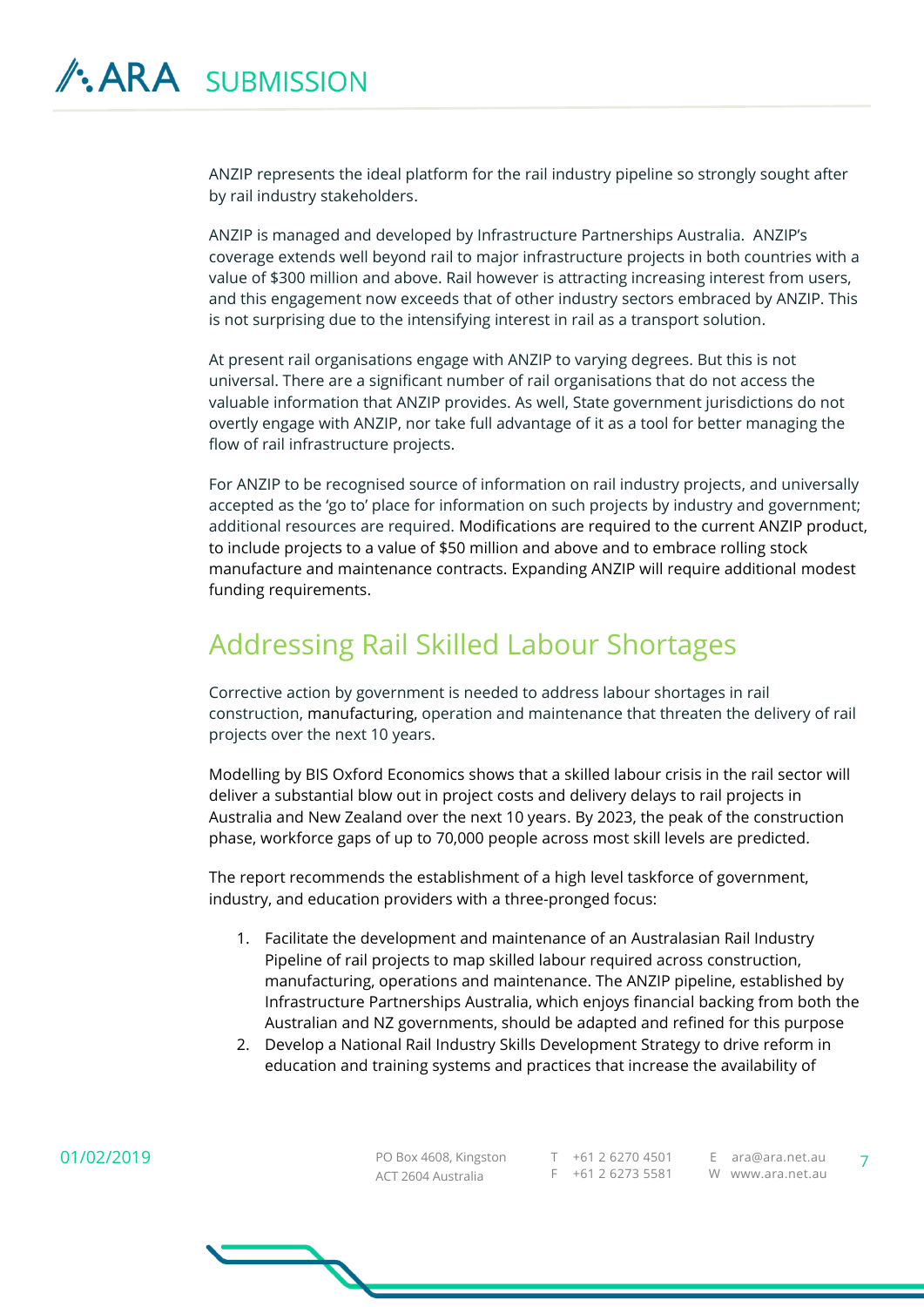required skills, their productivity, transferability, and mobility while retaining a commitment to quality and safety;

3. Boost awareness and attraction of rail careers. The need to attract skills and career aspirants to the rail industry is widely recognised. Industry has a significant responsibility in this regard. The taskforce should add its weight to initiatives such as establishing 'branding partnerships' with related industries across transport, mining and manufacturing.

The government should support and resource this Taskforce. The full report can be downloaded at https://ara.net.au/publications-list.

#### Rail Optimisation Projects

In April 2018 ARA provided Infrastructure Australia with a number of rail optimisation proposals. The ARA had consulted with members to obtain information on potential optimisation projects (where investments can be made on existing above or below rail projects to achieve faster, safer and more efficient rail services). We asked our members to identify such things as: Why the project is needed? - What are the benefits? - What are the costs if left unaddressed?

ARA believes Government should consider the assessment of these projects undertaken by Infrastructure Australia and consider supporting those that were determined to be of priority. The correspondence is attached.

#### National Freight and Supply Chain Strategy

The Australian Government is currently working with State and Territory jurisdictions to develop the National Freight and Supply Chain Strategy, which aims to enhance the efficiency and productivity of Australia's freight and supply chains.

The ARA has been an active contributor to the development of the Strategy, with a particular focus on ensuring the economic and social benefits of freight rail are appropriately considered. The ARA understands the Strategy will incorporate a 20 year outlook accompanied by a National Action Plan, against which jurisdictions will develop implementation plans. These documents will be considered for endorsement at the COAG Transport and Infrastructure Council in May 2019.

The National Freight and Supply Chain Strategy is fundamental to ensure Australia's freight and supply chains are prepared for significant growth in the freight task, both from a

01/02/2019

PO Box 4608, Kingston ACT 2604 Australia T +61 2 6270 4501 E ara@ara.net.au F +61 2 6273 5581 W www.ara.net.au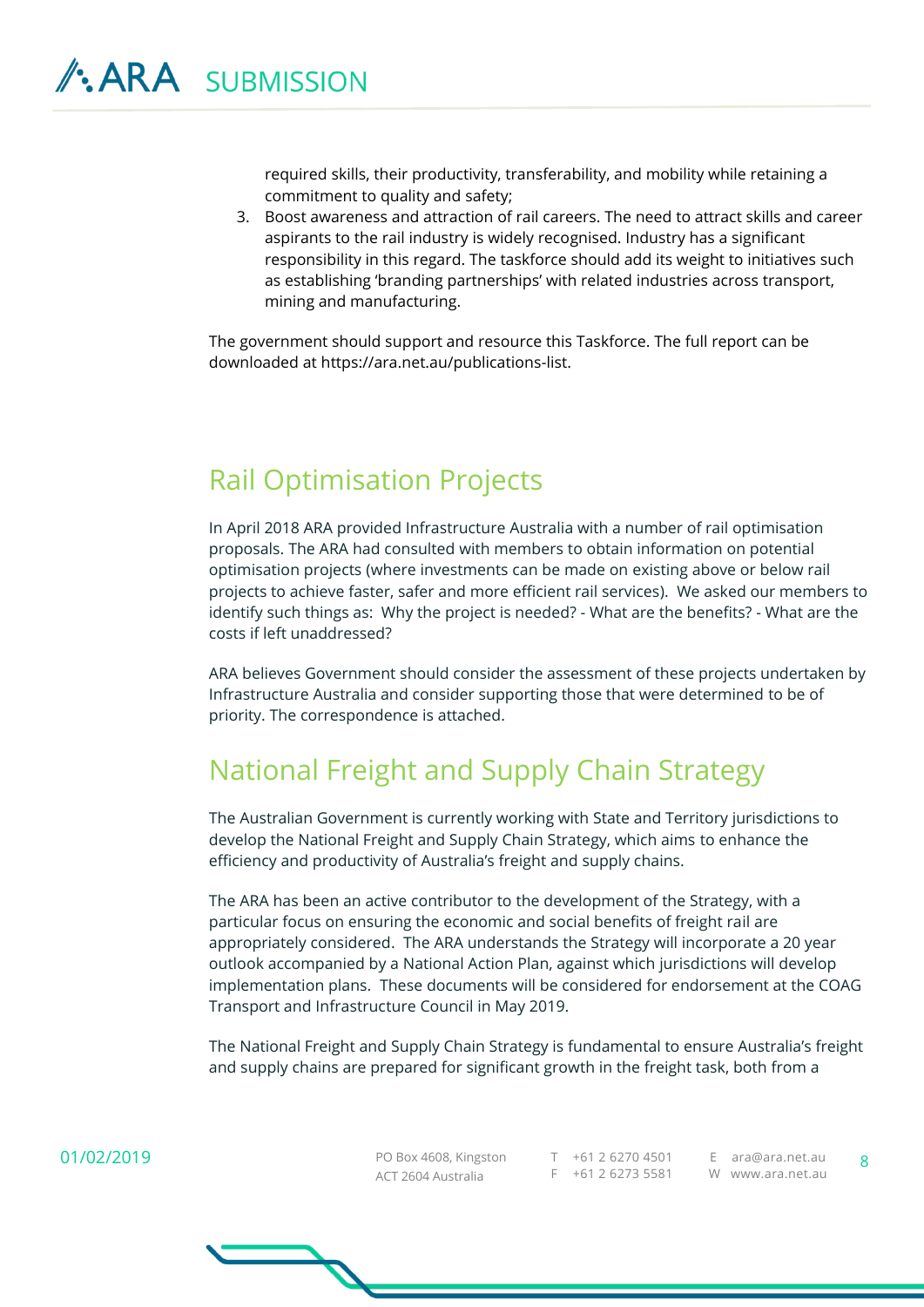growing Australian population and increasing demand for Australian resources and produce internationally. It is critical therefore that appropriate resources are allocated at the federal level to progress and implement measures contained in the final Strategy, including both infrastructure upgrades and the strengthening of regulatory frameworks.

This includes sufficient resources to progress infrastructure initiatives necessary to maximise the effectiveness of the inland rail line from Melbourne to Brisbane, most notably, port connectivity in Victoria, New South Wales and Queensland.

This should include sufficient resources for the Department of Infrastructure, Regional Development and Cities to undertake necessary monitoring and reporting against the implementation plans to enhance accountability through appropriate review and measurement mechanisms.

#### Road Pricing

In order for rail to be truly competitive in Australian freight supply chains, Australia needs consistent pricing and regulatory framework applying to all modes of transport.

Reforms to heavy vehicle pricing are needed to create a fair and consistent regulatory environment and the more efficient use and supply of land transport. Additionally reform will help to maximise the non-economic benefits of freight rail, including reduced traffic congestion; safety improvements and a reduction in environmental impacts.

The ARA therefore welcomes the decision of the Transport and Infrastructure Council to request a consultation Regulation Impact Statement (RIS) on the introduction of independent price regulation of heavy vehicle charges and a forward-looking cost base for road expenditure. As the ARA has previously advocated in its submission to Government on the Independent Price Regulation of Heavy Vehicles<sup>3</sup> this reform process provides an important opportunity to address competitive neutrality issues between land transport modes on corridors where road and rail compete and to create a more direct link between road user funds received and the investments made by governments.

<sup>3</sup> ARA Submission - Independent Price Regulation of Heavy Vehicles, https://www.ara.net.au/sites/default/files/17-07- 21\_Independent%20price%20regulation%20of%20heavy%20vehicles.pdf p4

01/02/2019

 $\overline{a}$ 

PO Box 4608, Kingston ACT 2604 Australia T +61 2 6270 4501

F +61 2 6273 5581 W www.ara.net.au

E ara@ara.net.au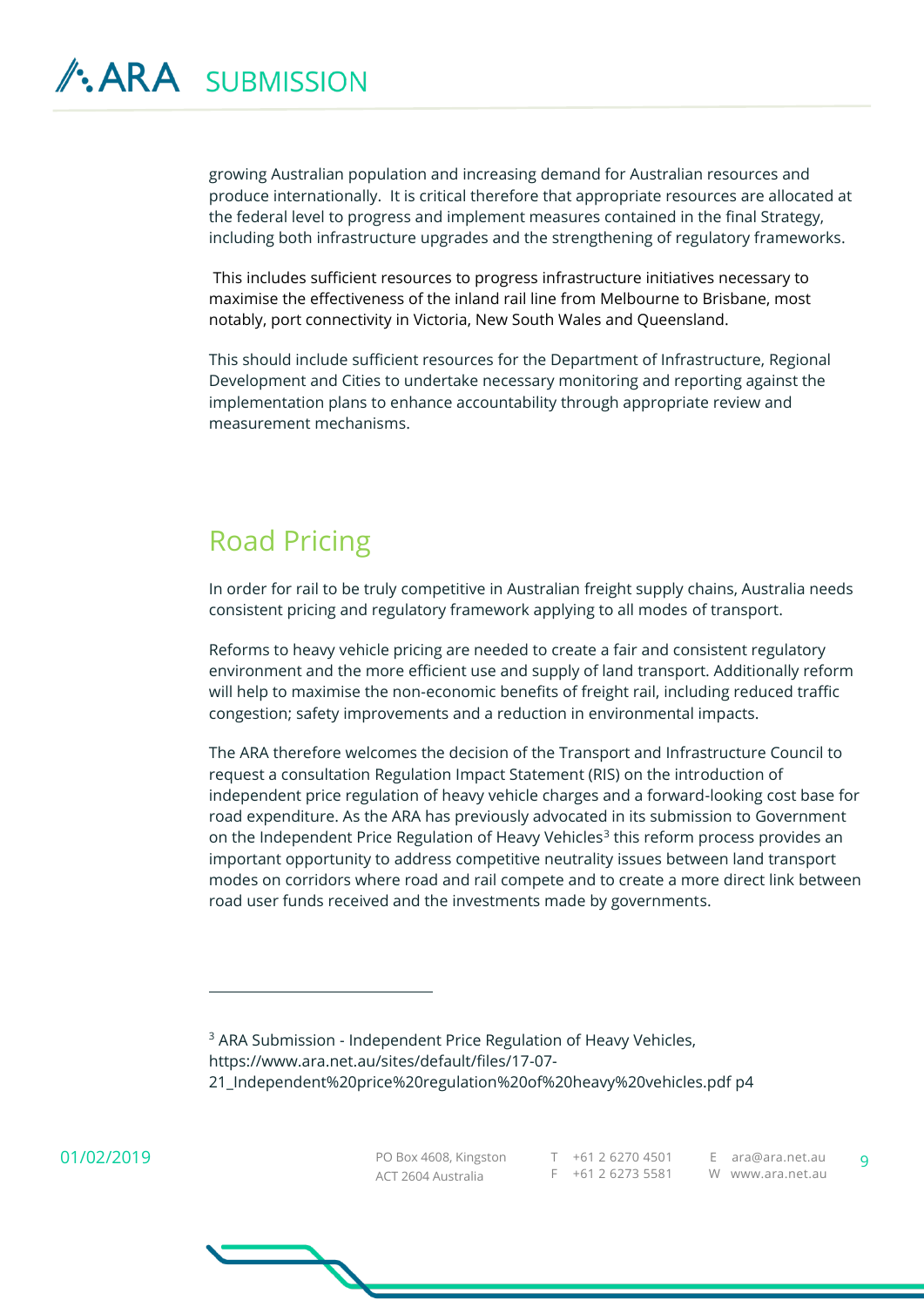This 2017 submission also voiced support for the introduction of a standard regulatory pricing model incorporating both future operational costs and both past and future capital investment. The Inquiry into National Freight and Supply Chain Priorities Report, identified efficient pricing and competitive access arrangements for key infrastructure assets as key priorities.

The ARA supports establishing a price regulator, which would have powers to set prices independently of government and potentially perform a range of oversight activities related to forward-looking road expenditure. This includes implementing a forward-looking cost base, which would develop a building-block model to determine allowed revenue under heavy vehicle charging based on expected future expenditure.

The government should provide sufficient resources to expedite the steps needed to implement heavy vehicle road pricing. This includes taking forward the recommendations of the RIS. In addition, appropriate funding needs to be allocated to progress the outcomes of heavy vehicle charging trials which are being undertaken to design and test options for replacing heavy vehicle registration fees and fuel-based charges with a fairer, more transparent and more efficient user charging system.

The ARA's longer-term policy objective is for the establishment of a national economic regulatory framework for transport and the establishment of more consistent pricing principles. The ARA believes the transition to a regulated utility model (and overseen by an independent economic regulator) would provide benefits to both the road and rail industries by achieving greater efficiency in the freight logistics supply chain.

Fundamentally, the ARA supports reform that leads to more efficient price signals, introduces important accountability measures and provides incentives to use infrastructure more efficiently. To help achieve these principles, the ARA believes there is also scope to expand the powers of the national regulator to strengthen its regulatory oversight abilities.

The ARA encourages a practical reform pathway that can be delivered at the earliest opportunity in a way that provides business certainty, productivity improvements and community benefits. A nation-wide, consistent and integrated approach to freight and supply chain issues, including regulation, is needed to enhance the efficient movement of freight.

The RIS consultation process is being carried out alongside broader work being undertaken by the Commonwealth to support Heavy Vehicle Road Reform. This includes the Business Case Program for Location-Specific Heavy Vehicle Charging Trials and the National Heavy Vehicle Charging Pilot. The ARA has been a vocal supporter of a Mass Distance Location (MDL) charging regime for heavy vehicles on arterial roads, including national highways, commencing on national highways between Melbourne, Sydney and Brisbane. The ARA takes this opportunity to encourage ongoing focus in this area in a timely manner to

01/02/2019

PO Box 4608, Kingston T +61 2 6270 4501 E ara@ara.net.au 10 ACT 2604 Australia

F +61 2 6273 5581 W www.ara.net.au

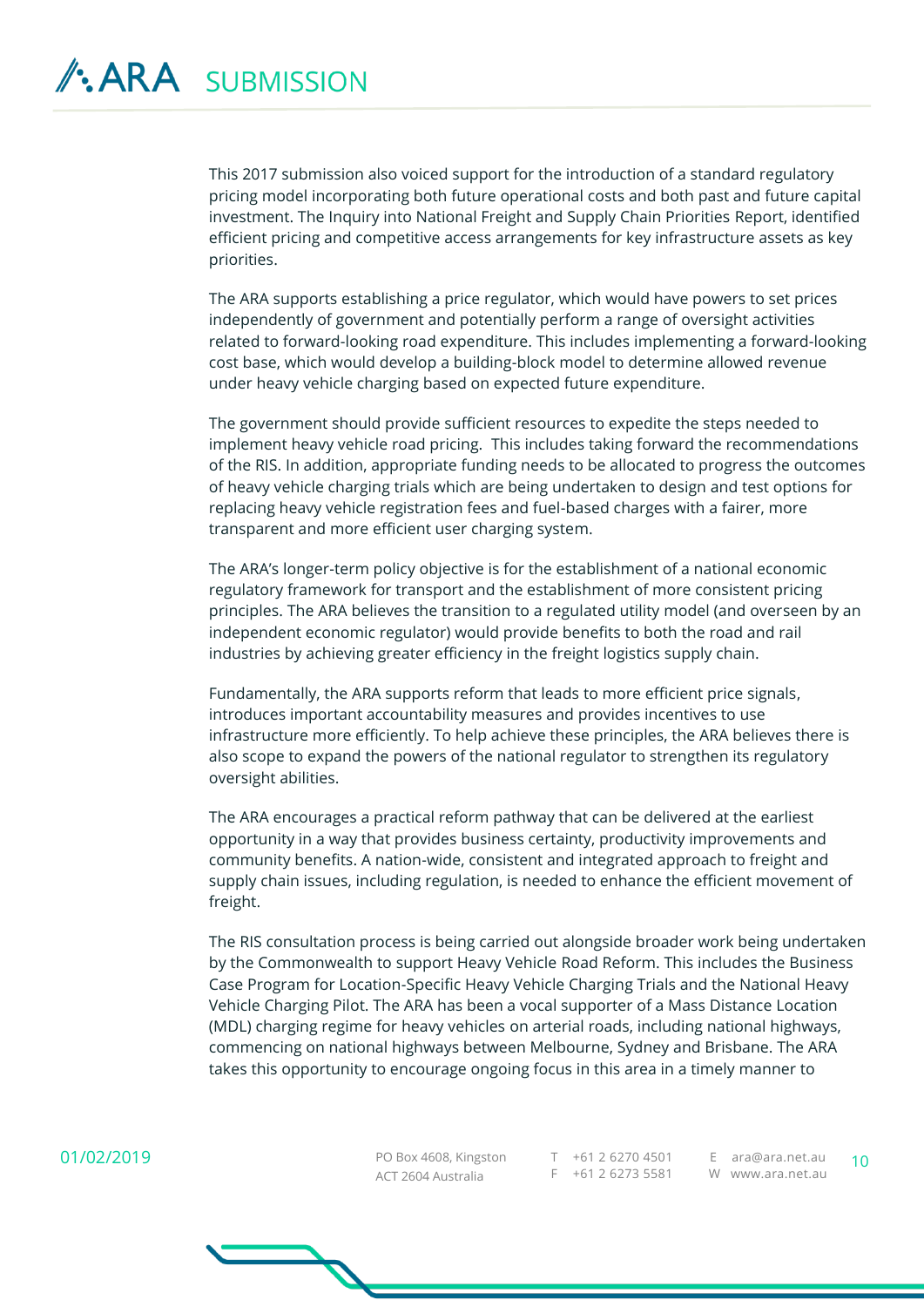implement pilots and trials of the proposed reforms and to trial different elements of heavy vehicle road user charging, based on MDL charges, as the best way to better understand the most appropriate approach to implementing this reform.

#### Planning for High Speed Rail

High Speed Rail (HSR) is a transformative nation-building project which will benefit a large part of Australia's population living in capital cities and regional centres along the East Coast.

The HSR Phase 2 Report undertaken by the Australian Government found:

- 1. that the program and the majority of its individual stages are expected to produce only a small positive financial return on investment. Governments would be required to fund the majority of the upfront capital costs.
- 2. If HSR passenger projections were met at the fare levels proposed, the HSR system, once operational, could generate sufficient fare revenue and other revenue to meet operating costs without ongoing public subsidy.
- 3. HSR would substantially improve accessibility for the regional centres it served, and provide opportunity for—although not the automatic realisation of—regional development.

The ARA recommends the confirmation of and preservation of the corridor to secure the land required to establish a high-speed rail link between Melbourne, Sydney and Brisbane.

#### Salary sacrificed public transport tickets

A practical way the Australian Government can demonstrate its commitment to tackling urban congestion is by allowing Australians to salary sacrifice the purchase of public transport tickets. This will position public transport as a more viable alternative to the car.

Although Australian public transport networks are experiencing unprecedented infrastructure investment, Australia's current taxation system still subsidises Australians to travel by motor vehicles rather than use public transport.

It is poor policy, favouring one transport mode over others adding to carbon emissions, road congestion, time poverty and sedentary lifestyle.

01/02/2019

PO Box 4608, Kingston T +61 2 6270 4501 E ara@ara.net.au 11 ACT 2604 Australia F +61 2 6273 5581 W www.ara.net.au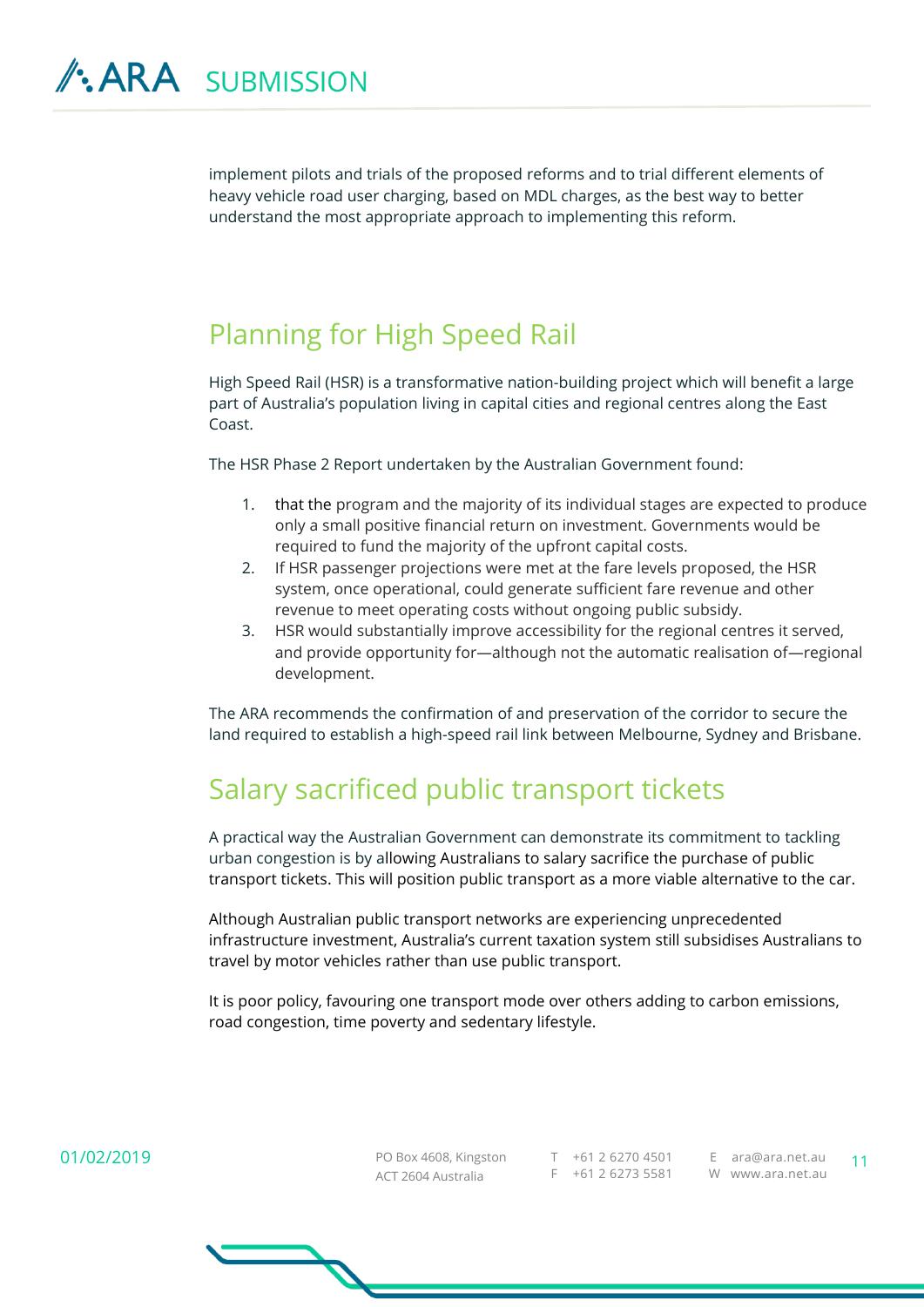To realise the full benefits of investment projects, initiatives and policies that encourage greater use of public transport are crucial.

The Fringe Benefits Tax Assessment Act (FBTAA) 1986 mandates fringe benefits arrangements between an employer and their employee. Commonly known as salary sacrificing or salary packaging, current legislation permits motor vehicles, their operating and parking costs to be paid for with pre-tax dollars. Public transport tickets are not currently identified as a fringe benefit and as a result, Australian employers cannot offer their employees salary sacrificed public transport tickets.

Although Queensland has included bus tickets, the definition of motor vehicles effectively excludes rail and light rail tickets from similar pre-tax payment arrangements. According to the legislated definition, "a 'motor vehicle' means any motor-powered road vehicle (including a 4 wheel drive vehicle)"<sup>4</sup> . Rail and light rail vehicles are 'motor vehicles', but the word "road" currently excludes the provision of these public transport tickets from fringe benefit arrangements. If Governments are serious about positioning public transport as a viable alternate to cars, this must change. Public transport tickets of all modes must be recognised as an FBT exempt fringe benefit.

The FBT legislation, when introduced in 1986, was partly designed as an indirect method of providing support to the ailing Australian motor vehicle industry<sup>5</sup>. Today the Australian car manufacturing industry no longer exists and justification of the policy at the expense of public transport usage is outdated and conflicts with the Government's major project investment efforts to improve public transport networks and reduce congestion.

Overseas experience indicates initial take-up would range between 10 and 20 per cent. Taking the middle-line, independent analysis undertaken by Deloitte Access Economics for the ARA in 2017, anticipates that providing employers with the ability to offer their employees salary sacrificed public transport tickets using pre-tax dollars could cost 0.04 per cent of Commonwealth Government revenue (or \$163 million). Within the 15 per cent take-up, Deloitte Access Economics estimates that 7.2 percent of existing users would use

the scheme and an additional 59.3 million new public transport journeys would be made. These additional journeys would provide additional ticketing revenue for public transport operators. DAE modelling suggests that NSW and Victoria would account for the majority of the increase in public transport use with NSW expected to experience around 25 million more public transport journeys a year while Victoria would be expected to experience around 16 million more journeys per year. In terms of mode, Deloitte Access Economics

 $\overline{a}$ 

01/02/2019

PO Box 4608, Kingston T +61 2 6270 4501 E ara@ara.net.au 12 ACT 2604 Australia

F +61 2 6273 5581 W www.ara.net.au E ara@ara.net.au

<sup>4</sup> Income Tax Assessment Act 1997 – Sect 955.1

<sup>5</sup> Kraal, D, Yapa, S, and Harvey, D. The impact of Australia's Fringe Benefits Tax for cars on petrol consumption and greenhouse emissions (2008).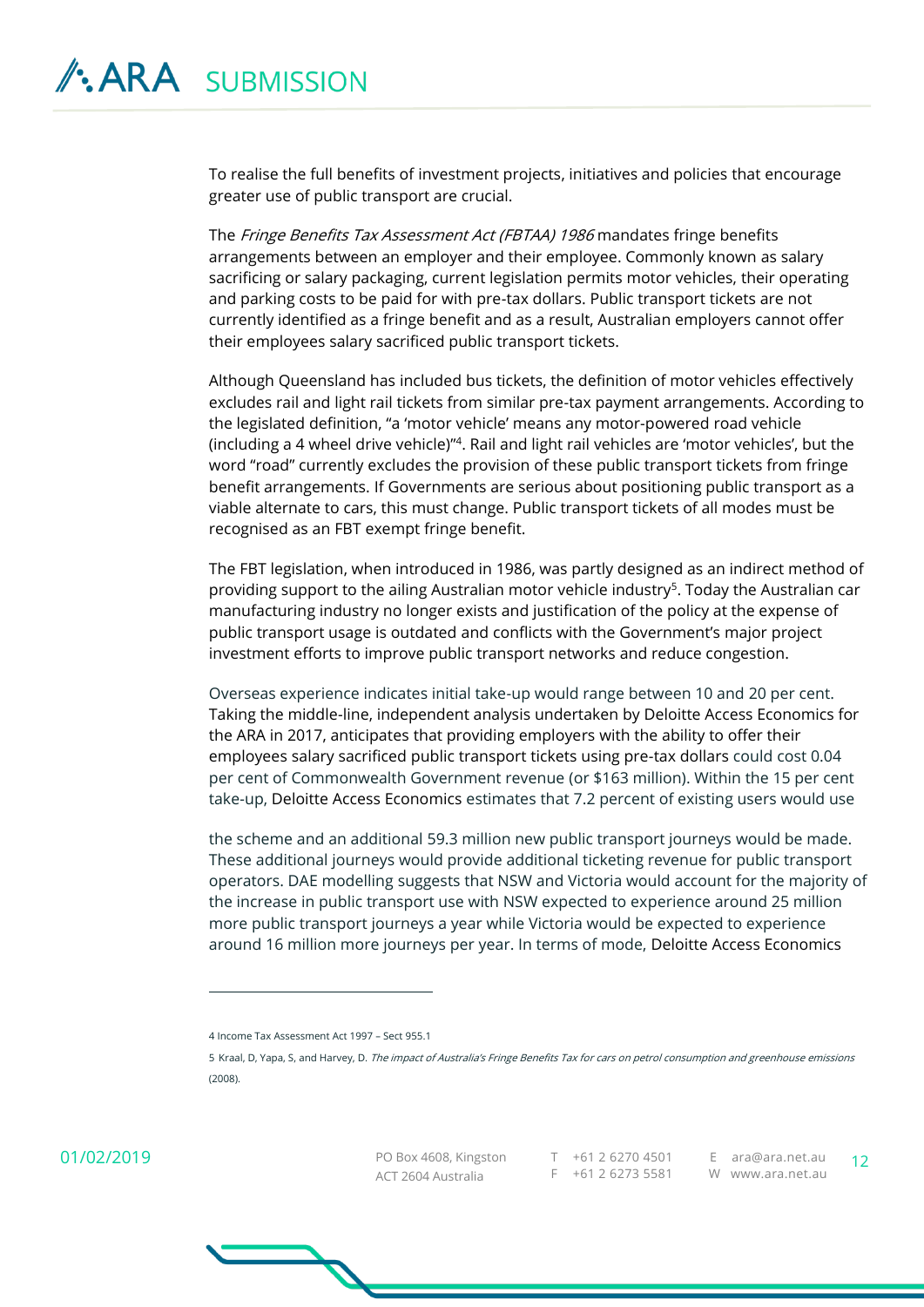anticipates that trains and buses would account for the majority of the increase with an additional 33 million journeys a year expected by train and 22 million by bus.

When considering the costs of this scheme, the benefits that increased use of public transport provides must be factored in. According to the ARA's Value of Rail study, each passenger journey made by rail instead of road generates benefits for society of \$10.64 in Sydney, \$8.59 in Melbourne, \$5.50 in Perth and \$3.88 in Brisbane by reducing congestion, accident and carbon costs. In addition, passenger rail is proven to provide health, social inclusion and amenity benefits that are not quantified in these figures.

Incorporating public transport tickets as a fringe benefit will provide Australian businesses the opportunity to provide salary sacrificed public transport tickets to their employees. In turn, salary sacrificed public transport tickets will encourage commuters onto public transport, initiating the broader benefits of reduced road congestion and healthier Australians as those who travel by public transport are proven to be more active and therefore healthier, reducing the burden on health systems. Social benefits of each new rail journey are calculated at \$8.41 per journey in Sydney, \$6.66 in Melbourne, \$4.6 in Perth and \$3.11 in Brisbane<sup>6</sup>. These estimated social benefits equal or exceed the estimated cost to Government in exempting public transport from FBT.

Similar schemes in the United States, United Kingdom and Ireland have proven successful. Locally, Federal and State Governments will benefit through an increased use of public transport and the flow-on benefits that greater use of public transport is proven to provide. A more detailed paper is available on request.

#### Passenger Rail Accessibility Upgrades

Passenger rail operators, both heavy and light, continue to upgrade their systems to comply with the Disability Standards for Accessible Public Transport (DSAPT) and encourage public transport use by providing accessible, easy to use, safe and secure interchanges between coaches, cars, parking, taxis & ride share, local buses and rail.

Compliance with the DSAPT still requires considerable investment, one that has been covered to date by State Governments. Australian Government assistance would help see passenger rail networks improve their accessibility levels sooner.

6 ARA (2011) The True Value of Rail Report, Deloitte Access Economics

01/02/2019

 $\overline{a}$ 

PO Box 4608, Kingston T +61 2 6270 4501 E ara@ara.net.au 13 ACT 2604 Australia F +61 2 6273 5581 W www.ara.net.au